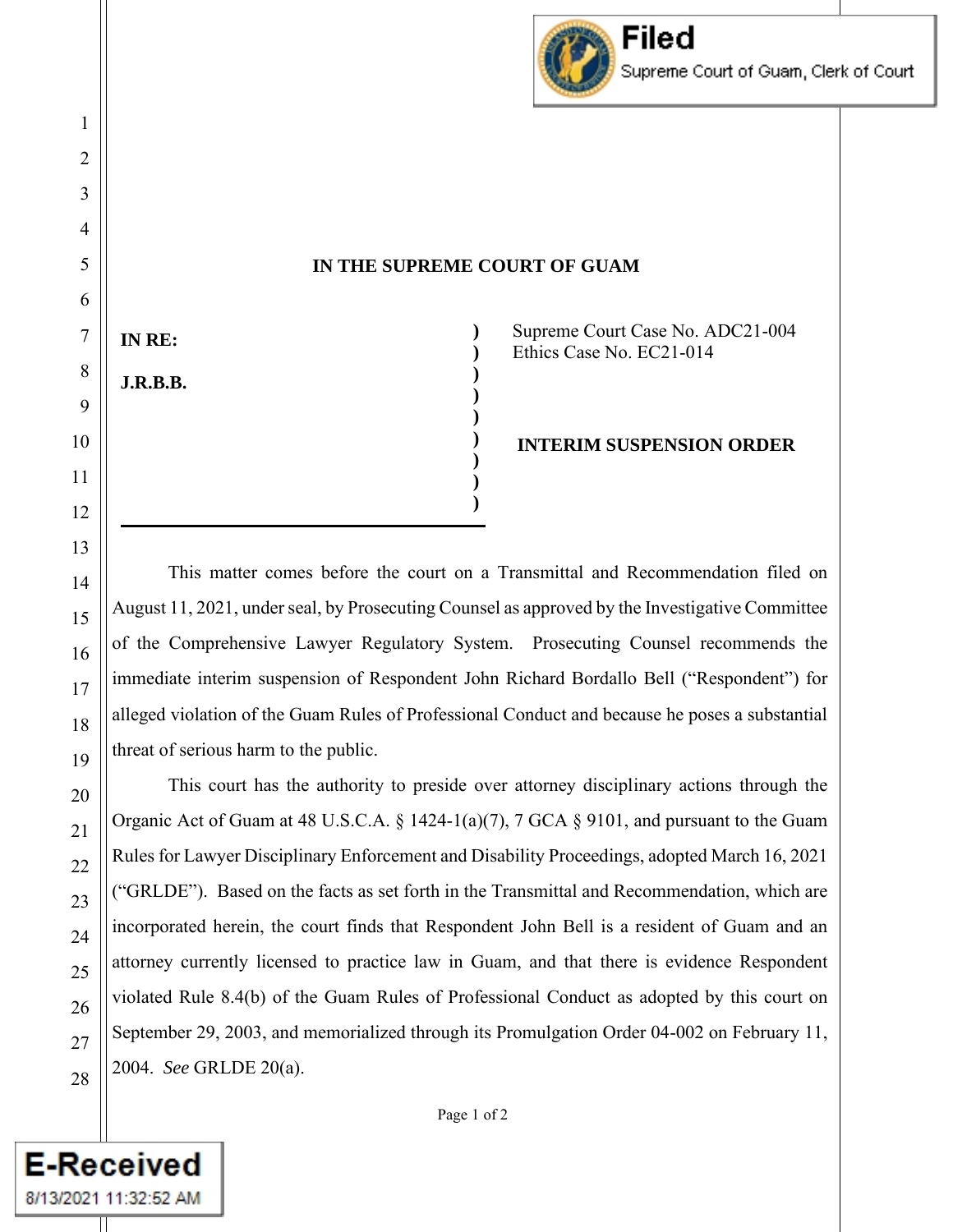| 1              | Having considered the evidence set forth in the Transmittal and Recommendation, the               |  |  |  |  |  |
|----------------|---------------------------------------------------------------------------------------------------|--|--|--|--|--|
| $\overline{2}$ | court enters the following Order:                                                                 |  |  |  |  |  |
| 3              | Respondent shall immediately be SUSPENDED FROM THE PRACTICE OF<br>1.                              |  |  |  |  |  |
| $\overline{4}$ | LAW for an interim period pending final disposition of a disciplinary proceeding predicated       |  |  |  |  |  |
| 5              | upon the conduct causing the harm, pursuant to GRLDE Rule 20.                                     |  |  |  |  |  |
| 6              | Respondent shall comply with GRLDE Rule 27 relating to notification of clients,<br>2.             |  |  |  |  |  |
| 7              | together with other procedural requirements of Rule 27, including the filing of an affidavit with |  |  |  |  |  |
| 8              | the court showing compliance with the rule by August 27, 2021. The court will thereafter          |  |  |  |  |  |
| 9              | determine whether it will appoint counsel under GRLDE Rule 28.                                    |  |  |  |  |  |
| 10             |                                                                                                   |  |  |  |  |  |
| 11             | SO ORDERED this 13th day of August, 2021.                                                         |  |  |  |  |  |
| 12             |                                                                                                   |  |  |  |  |  |
| 13             |                                                                                                   |  |  |  |  |  |
| 14             |                                                                                                   |  |  |  |  |  |
| 15             | KATHERINE A. MARAMAN<br><b>JOHN A. MANGLONA</b><br>Associate Justice<br>Justice Pro Tempore       |  |  |  |  |  |
| 16             |                                                                                                   |  |  |  |  |  |
| 17             |                                                                                                   |  |  |  |  |  |
| 18             | /s/<br>F. PHILIP CARBULLIDO                                                                       |  |  |  |  |  |
| 19             | <b>Chief Justice</b>                                                                              |  |  |  |  |  |
| 20             |                                                                                                   |  |  |  |  |  |
| 21             |                                                                                                   |  |  |  |  |  |
| 22             |                                                                                                   |  |  |  |  |  |
| 23             |                                                                                                   |  |  |  |  |  |
| 24             |                                                                                                   |  |  |  |  |  |
| 25             |                                                                                                   |  |  |  |  |  |
| 26             |                                                                                                   |  |  |  |  |  |
| 27<br>28       |                                                                                                   |  |  |  |  |  |
|                | Page 2 of 2                                                                                       |  |  |  |  |  |
|                |                                                                                                   |  |  |  |  |  |
|                |                                                                                                   |  |  |  |  |  |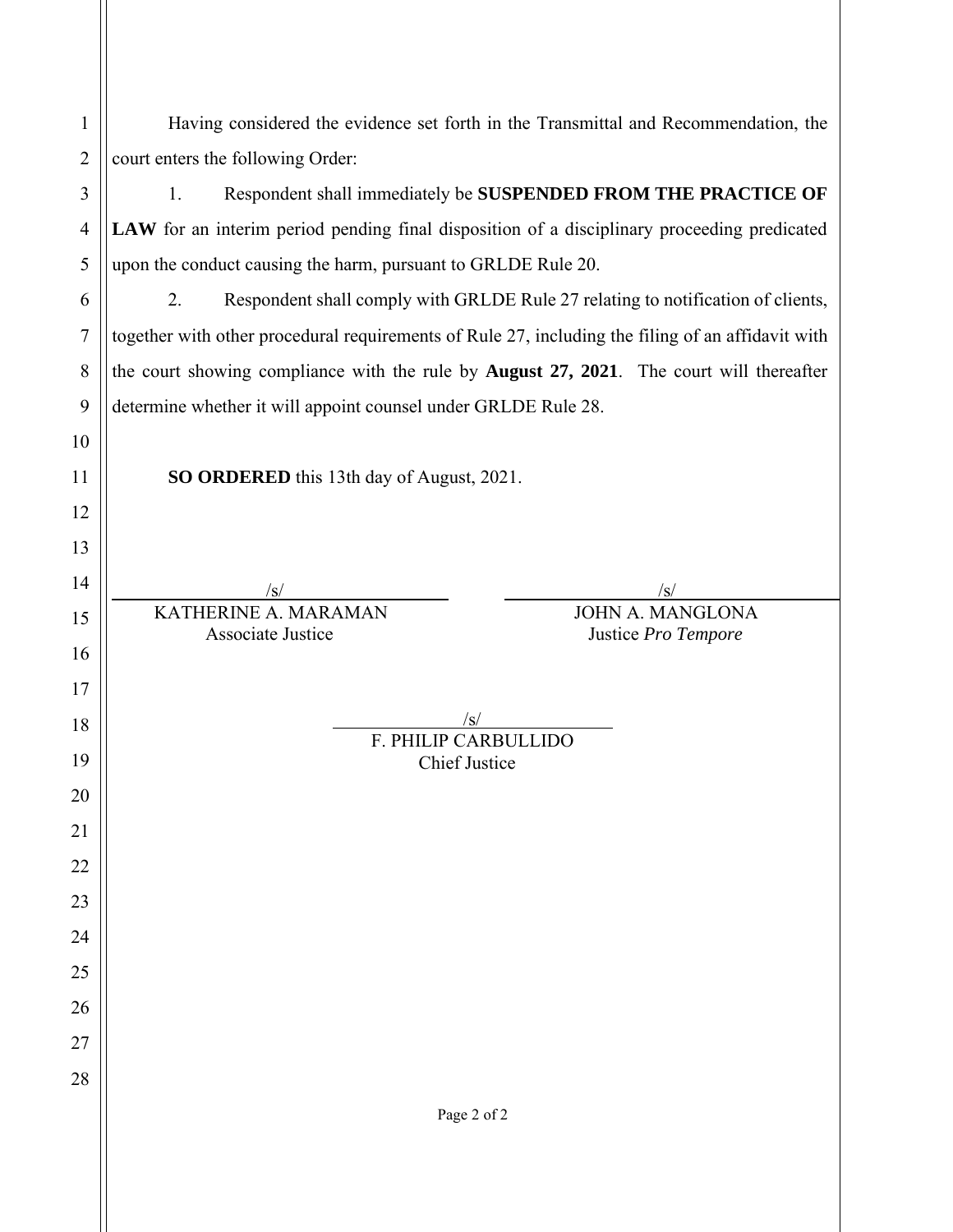In the Matter of:

**JOHN R.B. BELL** 

for Suspension from the Roll of Attorneys of the Guam Bar.

### **SUSPENSION ORDER<sup>1</sup>**

MAR 10 202

Count of C

This matter comes before the court pursuant to Attorney JOHN R.B. BELL's failure to timely register and pay the Guam Bar dues for 2022. The registration and payment deadline was January 1, 2022. On February 2, 2022, pursuant to Rules 8(c) and 8(f) of the Guam Rules for Lawyer Disciplinary Enforcement and Disability Proceedings ("Rules"), the Clerk of Court of the Supreme Court of Guam provided notice of delinguency to **JOHN R.B. BELL**. The time to comply with the delinquency notice has since expired, and Mr. Bell is now subject to administrative suspension in accordance with the Rules.

Therefore, pursuant to Rules 8(c) and 8(f), **JOHN R.B. BELL** is **SUSPENDED** from the roll of attorneys of the Guam bar. Pursuant to Rules  $8(d)$  and  $8(f)$ , reinstatement may be accomplished upon written request for reinstatement, submission of a current Guam bar registration, payment of all arrears at the active annual rate plus all late fees and a penalty of 20 percent of the total amount due from the date of the last payment to the date of the request for reinstatement — all payable to the Guam Bar Association — and payment of a \$300.00 penalty payable to the Supreme Court of Guam. See Rules 8(d), (f).

SO ORDERED this 10th day of March, 2022.

**F. PHILIP CARBULLIDO Chief Justice** 

<sup>&</sup>lt;sup>1</sup> Regardless of the instant Suspension Order, Mr. John R.B. Bell remains subject to the Interim Suspension Order filed in Supreme Court Case No. ADC21-004 on August 13, 2021. The August 13, 2021 Interim Suspension Order remains in full force and effect until further order of the court.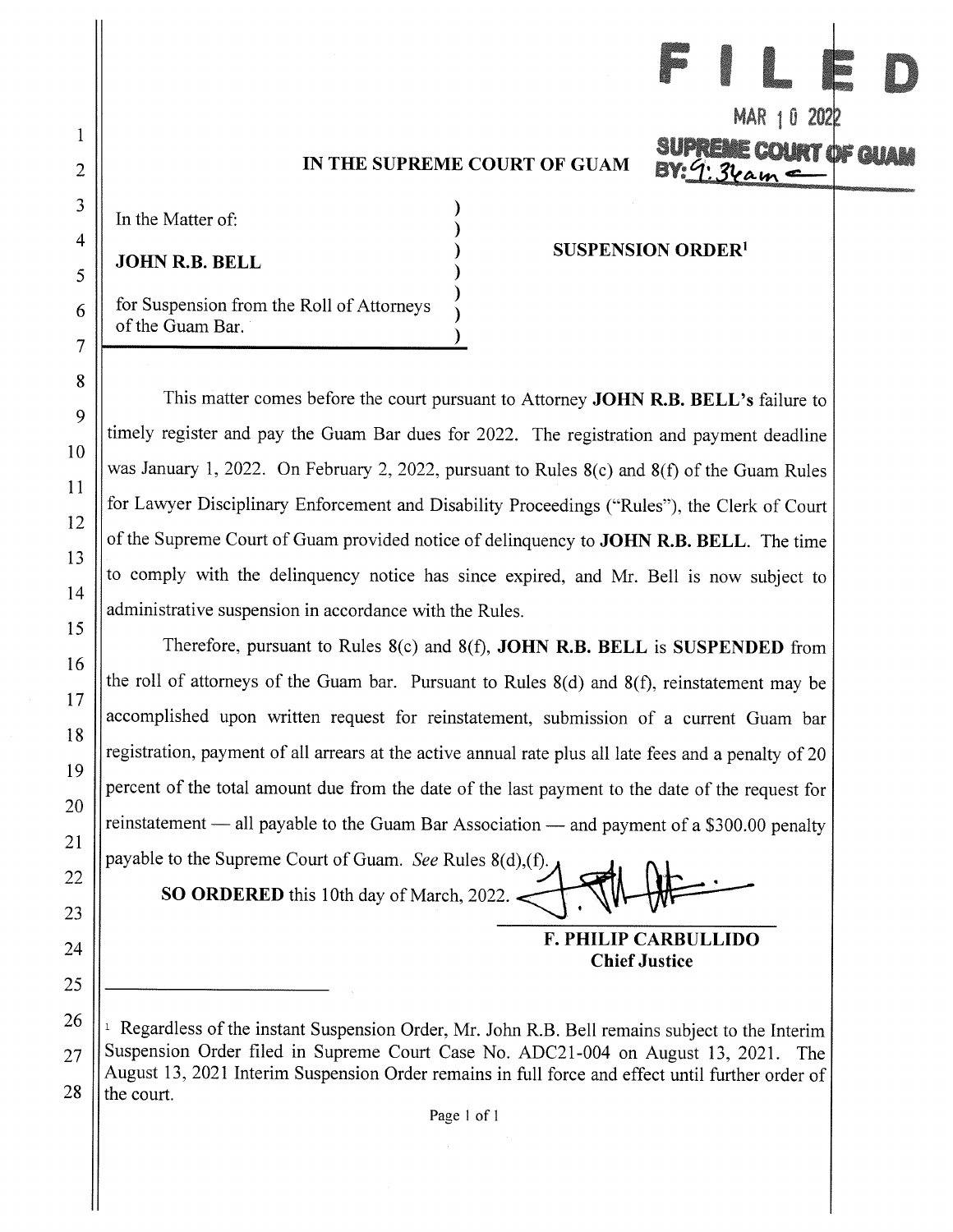|  |  | $\sim$ $\sim$ $\sim$ | and the contract of | H |
|--|--|----------------------|---------------------|---|
|--|--|----------------------|---------------------|---|

# MAR 10 2022 **SUPREME COURT OF GUAM**

### IN THE SUPREME COURT OF GUAM

In the Matter of:

**MATTHEW B. BORDEN** 

for Suspension from the Roll of Attorneys of the Guam Bar.

### **SUSPENSION ORDER**

This matter comes before the court pursuant to Attorney MATTHEW B. BORDEN's failure to timely register and pay the Guam Bar dues for 2022. The registration and payment deadline was January 1, 2022. On February 2, 2022, pursuant to Rules  $8(c)$  and  $8(f)$  of the Guam Rules for Lawyer Disciplinary Enforcement and Disability Proceedings ("Rules"), the Clerk of Court of the Supreme Court of Guam provided notice of delinguency to MATTHEW B. BORDEN. The time to comply with the delinquency notice has since expired, and Mr. Borden is now subject to administrative suspension in accordance with the Rules.

Therefore, pursuant to Rules  $8(c)$  and  $8(f)$ , **MATTHEW B. BORDEN** is **SUSPENDED** from the roll of attorneys of the Guam bar. Pursuant to Rules  $8(d)$  and  $8(f)$ , reinstatement may be accomplished upon written request for reinstatement, submission of a current Guam bar registration, payment of all arrears at the active annual rate plus all late fees and a penalty of 20 percent of the total amount due from the date of the last payment to the date of the request for reinstatement — all payable to the Guam Bar Association — and payment of a \$300.00 penalty payable to the Supreme Court of Guam. See Rules 8(d), (f).

SO ORDERED this 10th day of March, 2022.

**F. PHILIP CARBULLIDO Chief Justice**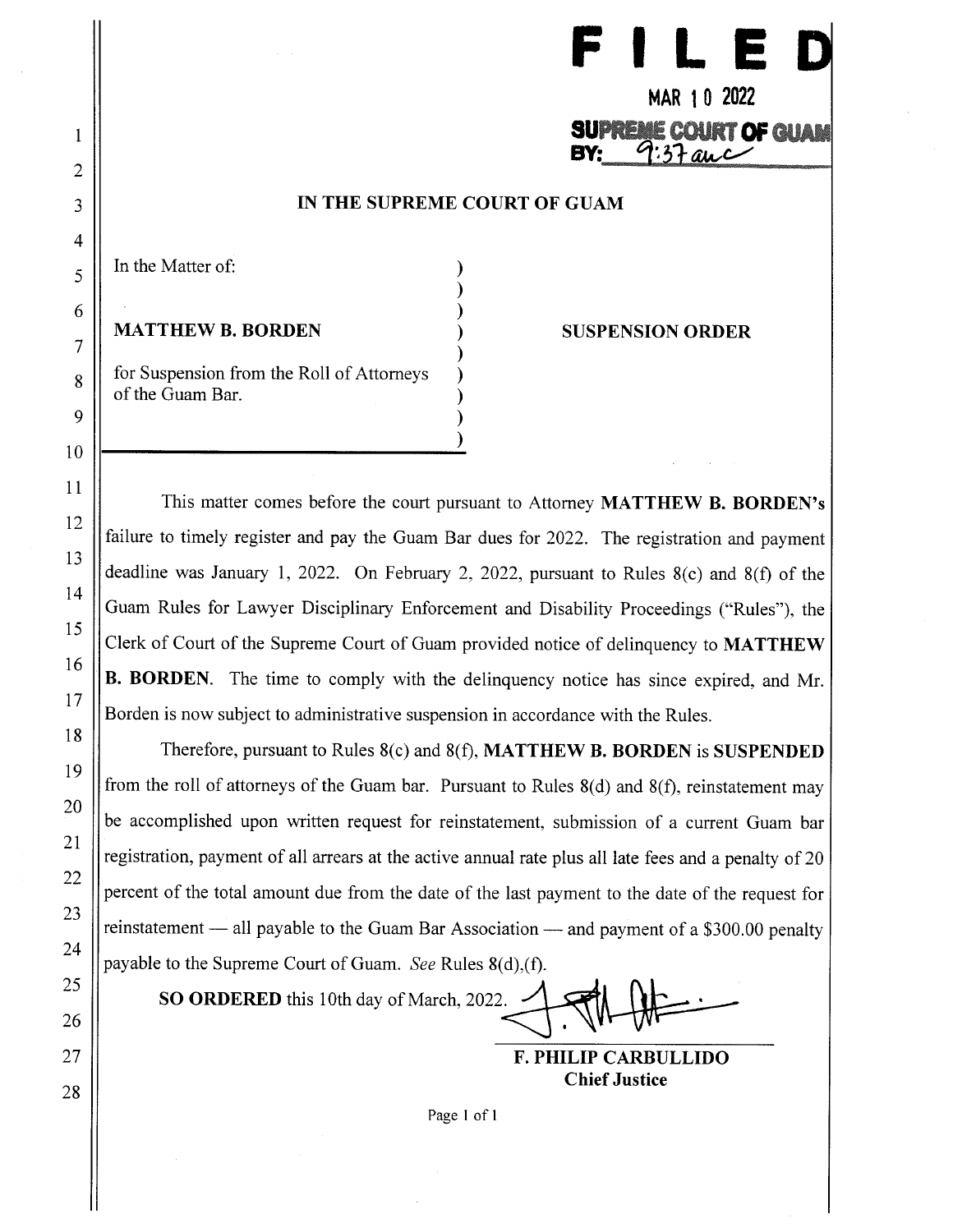

In the Matter of:

**SARAH L. FABIAN** 

for Suspension from the Roll of Attorneys of the Guam Bar.

### **SUSPENSION ORDER**

This matter comes before the court pursuant to Attorney SARAH L. FABIAN's failure to timely register and pay the Guam Bar dues for 2022. The registration and payment deadline was January 1, 2022. On February 2, 2022, pursuant to Rules 8(c) and 8(f) of the Guam Rules for Lawyer Disciplinary Enforcement and Disability Proceedings ("Rules"), the Clerk of Court of the Supreme Court of Guam provided notice of delinquency to SARAH L. FABIAN. The time to comply with the delinquency notice has since expired, and Ms. Fabian is now subject to administrative suspension in accordance with the Rules.

Therefore, pursuant to Rules 8(c) and 8(f), SARAH L. FABIAN is SUSPENDED from the roll of attorneys of the Guam bar. Pursuant to Rules  $8(d)$  and  $8(f)$ , reinstatement may be accomplished upon written request for reinstatement, submission of a current Guam bar registration, payment of all arrears at the active annual rate plus all late fees and a penalty of 20 percent of the total amount due from the date of the last payment to the date of the request for reinstatement — all payable to the Guam Bar Association — and payment of a \$300.00 penalty payable to the Supreme Court of Guam. See Rules 8(d), (f).

SO ORDERED this 10th day of March, 2022.

**F. PHILIP CARBULLIDO Chief Justice**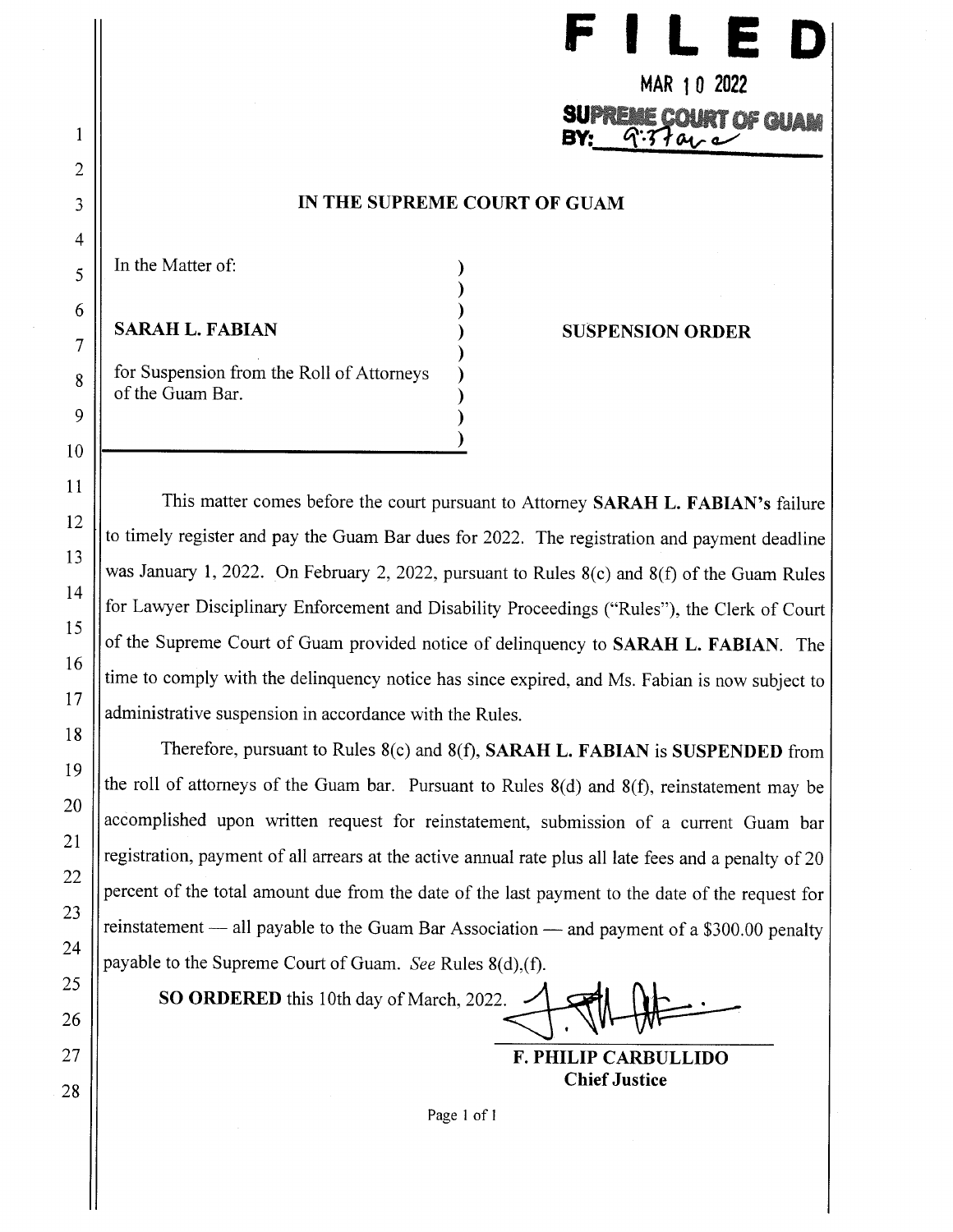

MAR 10 2022 **SUPREME COURT OF GUAM**  $9:37$ are

# IN THE SUPREME COURT OF GUAM

In the Matter of:

**STEVEN B. FRANKOFF** 

for Suspension from the Roll of Attorneys of the Guam Bar.

**SUSPENSION ORDER** 

This matter comes before the court pursuant to Attorney STEVEN B. FRANKOFF's failure to timely register and pay the Guam Bar dues for 2022. The registration and payment deadline was January 1, 2022. On February 2, 2022, pursuant to Rules  $8(c)$  and  $8(f)$  of the Guam Rules for Lawyer Disciplinary Enforcement and Disability Proceedings ("Rules"), the Clerk of Court of the Supreme Court of Guam provided notice of delinguency to **STEVEN B. FRANKOFF.** The time to comply with the delinquency notice has since expired, and Mr. Frankoff is now subject to administrative suspension in accordance with the Rules.

Therefore, pursuant to Rules  $8(c)$  and  $8(f)$ , STEVEN B. FRANKOFF is SUSPENDED from the roll of attorneys of the Guam bar. Pursuant to Rules  $8(d)$  and  $8(f)$ , reinstatement may be accomplished upon written request for reinstatement, submission of a current Guam bar registration, payment of all arrears at the active annual rate plus all late fees and a penalty of 20 percent of the total amount due from the date of the last payment to the date of the request for reinstatement — all payable to the Guam Bar Association — and payment of a \$300.00 penalty payable to the Supreme Court of Guam. See Rules 8(d), (f).

SO ORDERED this 10th day of March, 2022.

**F. PHILIP CARBULLIDO Chief Justice**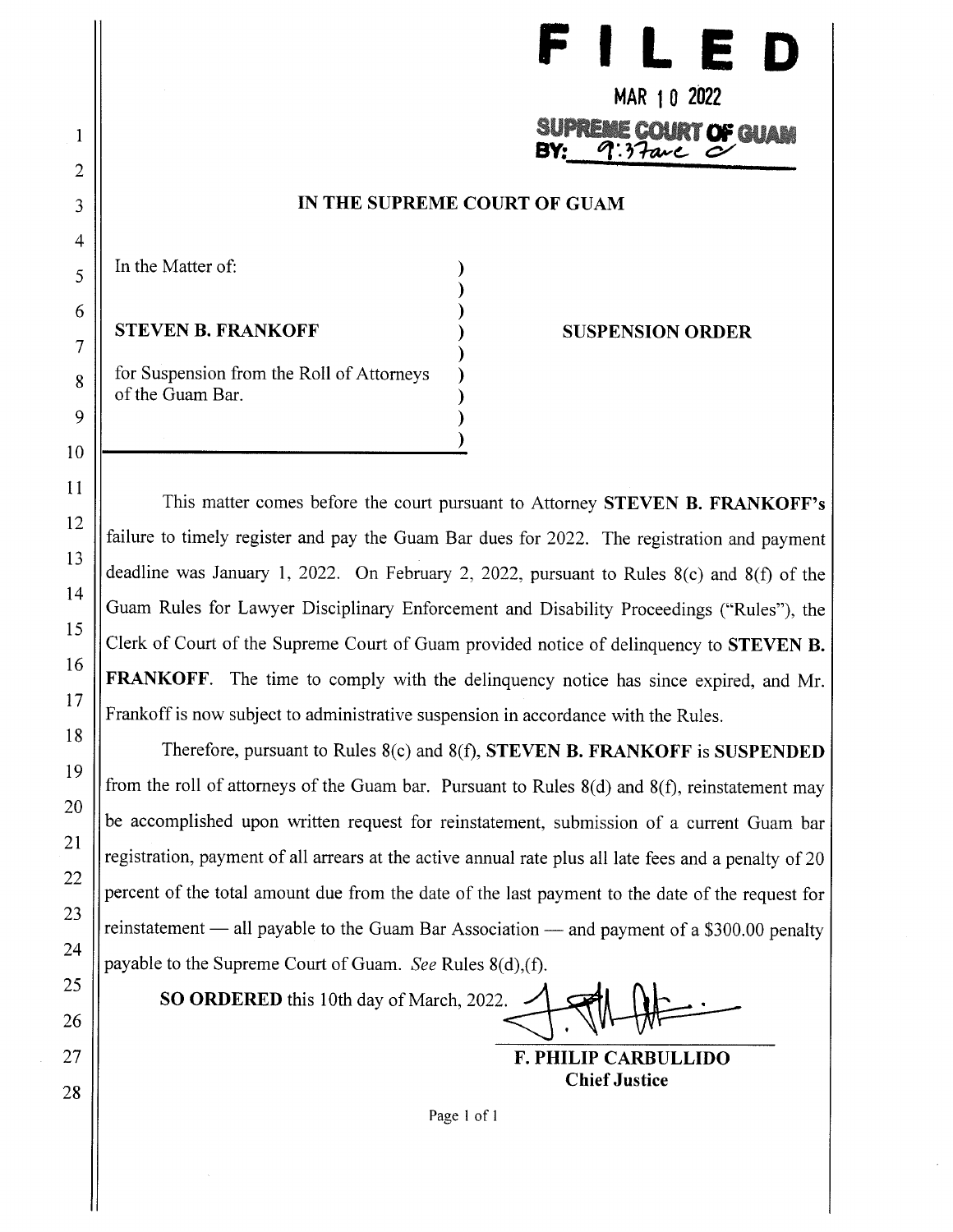

**) ) ) ) ) ) ) ) )**

**IN RE:**

**Mark S. Smith, ESQ.**

Supreme Court Case No. ADC22-001 Ethics Case No. EC15-013

**INTERIM SUSPENSION ORDER AND APPOINTMENT OF RULE 28 COUNSEL** 

This matter comes before the court on a Transmittal and Recommendation and Declaration of Counsel, both filed on April 5, 2022, under seal, by Regulation Counsel as approved by the Investigative Committee of the Comprehensive Lawyer Regulatory System. Regulation Counsel recommends the immediate interim suspension of Respondent Mark S. Smith ("Respondent") for alleged violation of the Guam Rules of Professional Conduct and because he poses a substantial threat of serious harm to the public.

This court has the authority to preside over attorney disciplinary actions through the Organic Act of Guam at 48 U.S.C.A. § 1424-1(a)(7), 7 GCA § 9101, and under the Guam Rules for Lawyer Disciplinary Enforcement and Disability Proceedings, adopted March 16, 2021 ("GRLDE"). Based on the facts in the Transmittal and Recommendation, which are incorporated herein, the court finds that Respondent Mark S. Smith is a resident of Guam and an attorney licensed to practice law in Guam, and there is evidence Respondent is in violation Rule 8.4 of the Guam Rules of Professional Conduct as adopted by this court on September 29, 2003, and memorialized through its Promulgation Order 04-002 on February 11, 2004. *See* GRLDE 20(a); *see also* GRLDE 9(a)(1) (Grounds for Discipline) and GRLDE 19 (Lawyers Found Guilty of a Crime).

**E-Received** 

4/8/2022 3:22:16 PM II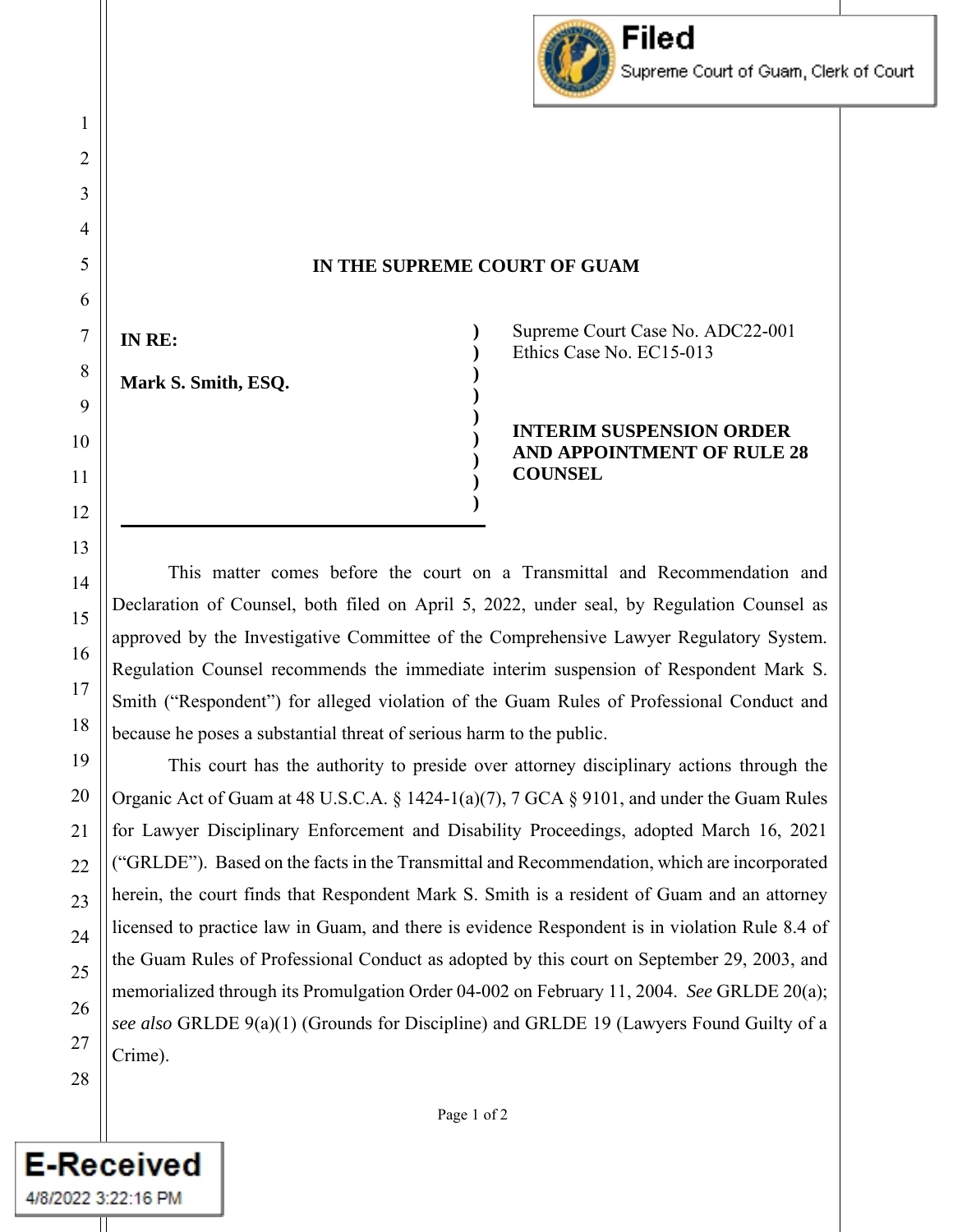Having considered the evidence in the Transmittal and Recommendation, the court enters the following Order:

1. Respondent shall immediately be **SUSPENDED FROM THE PRACTICE OF**  LAW for an interim period pending final disposition of a disciplinary proceeding predicated upon the conduct causing the harm, under GRLDE Rule 20.

2. Based on information received, the court finds it is in the best interest of Respondent Smith, his clients, and legal profession to appoint Rule 28 Counsel. Therefore, under GRLDE Rule 28, the Supreme Court of Guam appoints Attorney Seth Forman to carry out the duties and responsibilities of Respondent Smith specified in GRLDE Rule 27, and any other duties assigned to counsel under Rule 28. Attorney Forman may take such action he considers necessary and appropriate to protect the interest of Respondent Smith or Respondent Smith's clients or both.

3. Respondent is ordered to assist and cooperate with Rule 28 Counsel relative to notification of clients and other procedural requirements under Rules 27 and 28.

**SO ORDERED** this 8th day of April, 2022.

 **/s/ /s/ ROBERT J. TORRES KATHERINE A. MARAMAN Associate Justice Associate Justice** 

> **/s/ F. PHILIP CARBULLIDO Chief Justice**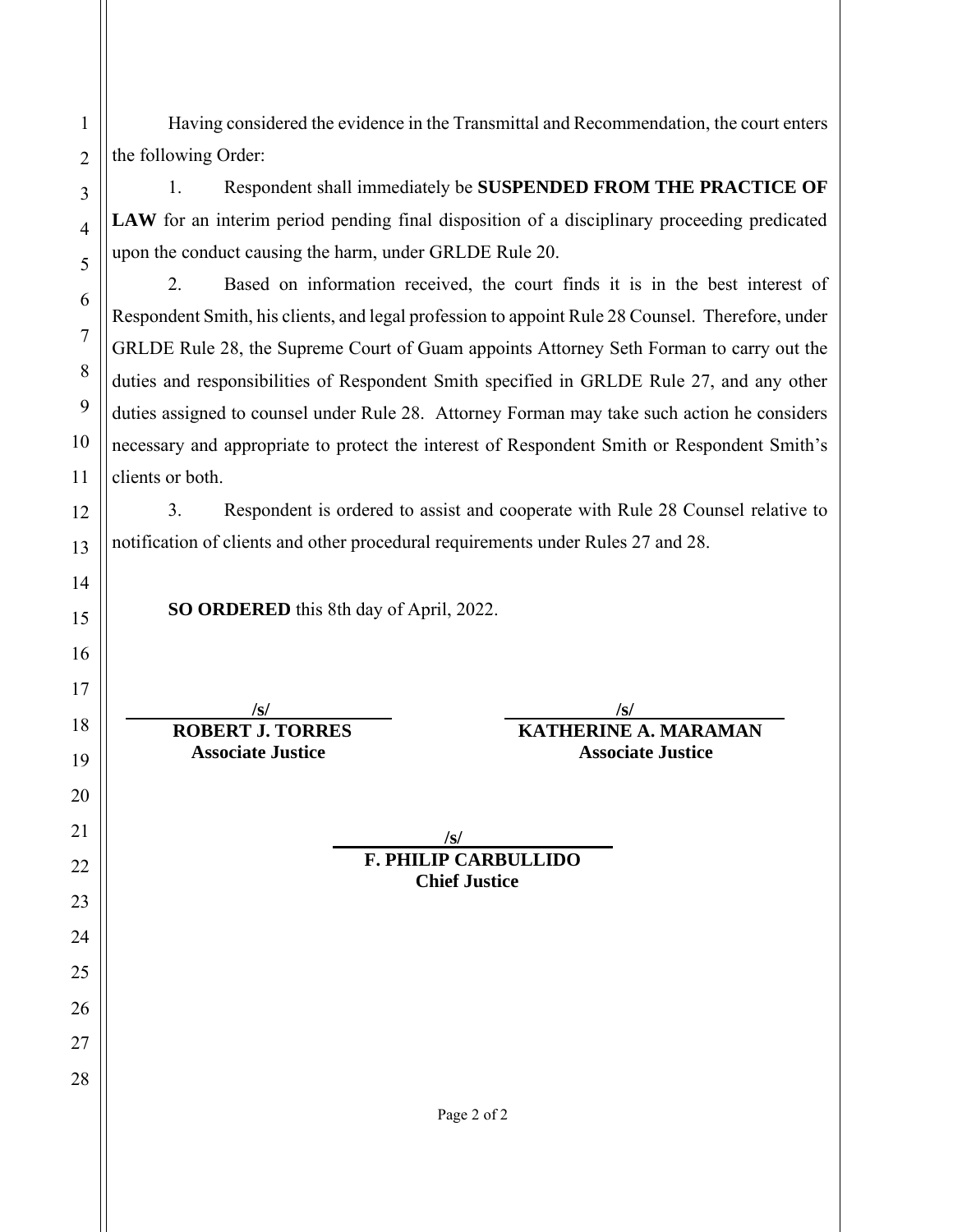|--|--|--|--|

# MAR 10 2022 **OF GUAN**

### IN THE SUPREME COURT OF GUAM

In the Matter of:

YOUNGAH KIM

for Suspension from the Roll of Attorneys of the Guam Bar.

### **SUSPENSION ORDER**

This matter comes before the court pursuant to Attorney YOUNGAH KIM's failure to timely register and pay the Guam Bar dues for 2022. The registration and payment deadline was January 1, 2022. On February 2, 2022, pursuant to Rules  $8(c)$  and  $8(f)$  of the Guam Rules for Lawyer Disciplinary Enforcement and Disability Proceedings ("Rules"), the Clerk of Court of the Supreme Court of Guam provided notice of delinguency to YOUNGAH KIM. The time to comply with the delinquency notice has since expired, and Ms. Kim is now subject to administrative suspension in accordance with the Rules.

Therefore, pursuant to Rules  $8(c)$  and  $8(f)$ , YOUNGAH KIM is SUSPENDED from the roll of attorneys of the Guam bar. Pursuant to Rules 8(d) and 8(f), reinstatement may be accomplished upon written request for reinstatement, submission of a current Guam bar registration, payment of all arrears at the active annual rate plus all late fees and a penalty of 20 percent of the total amount due from the date of the last payment to the date of the request for reinstatement — all payable to the Guam Bar Association — and payment of a \$300.00 penalty payable to the Supreme Court of Guam. See Rules 8(d), (f).

SO ORDERED this 10th day of March, 2022.

**F. PHILIP CARBULLIDO Chief Justice**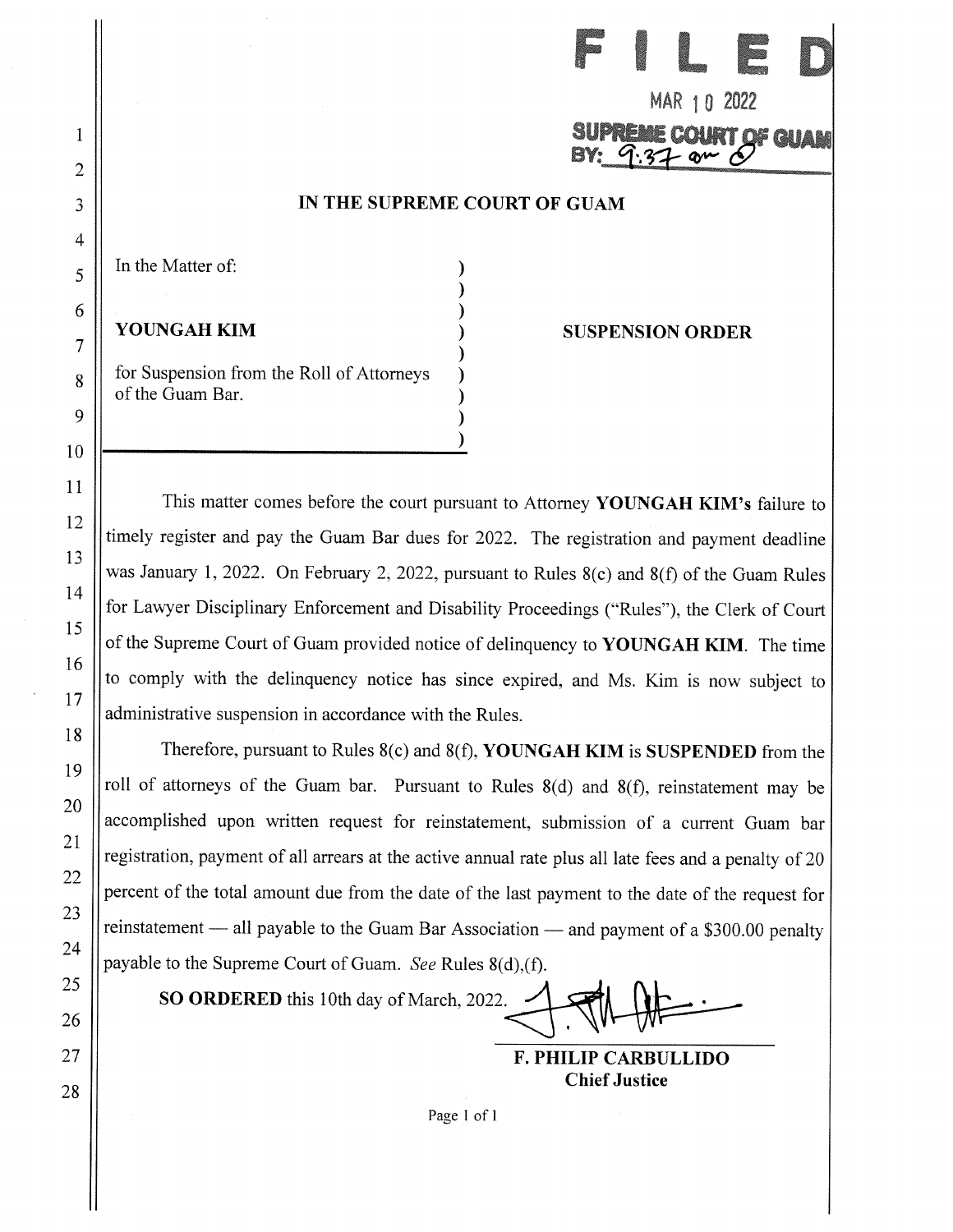| ж<br>$\sim$ |     |    |                  |  |
|-------------|-----|----|------------------|--|
|             | MAD | ,, | a pr<br>71 I 7 7 |  |

In the Matter of:

**JANE A. WEBSTER** 

for Suspension from the Roll of Attorneys of the Guam Bar.

### **SUSPENSION ORDER**

This matter comes before the court pursuant to Attorney JANE A. WEBSTER's failure to timely register and pay the Guam Bar dues for 2022. The registration and payment deadline was January 1, 2022. On February 2, 2022, pursuant to Rules 8(c) and 8(f) of the Guam Rules for Lawyer Disciplinary Enforcement and Disability Proceedings ("Rules"), the Clerk of Court of the Supreme Court of Guam provided notice of delinquency to JANE A. WEBSTER. The time to comply with the delinquency notice has since expired, and Ms. Webster is now subject to administrative suspension in accordance with the Rules.

Therefore, pursuant to Rules  $8(c)$  and  $8(f)$ , JANE A. WEBSTER is SUSPENDED from the roll of attorneys of the Guam bar. Pursuant to Rules  $8(d)$  and  $8(f)$ , reinstatement may be accomplished upon written request for reinstatement, submission of a current Guam bar registration, payment of all arrears at the active annual rate plus all late fees and a penalty of 20 percent of the total amount due from the date of the last payment to the date of the request for reinstatement — all payable to the Guam Bar Association — and payment of a \$300.00 penalty payable to the Supreme Court of Guam. See Rules 8(d), (f).

SO ORDERED this 10th day of March, 2022.

**F. PHILIP CARBULLIDO Chief Justice**